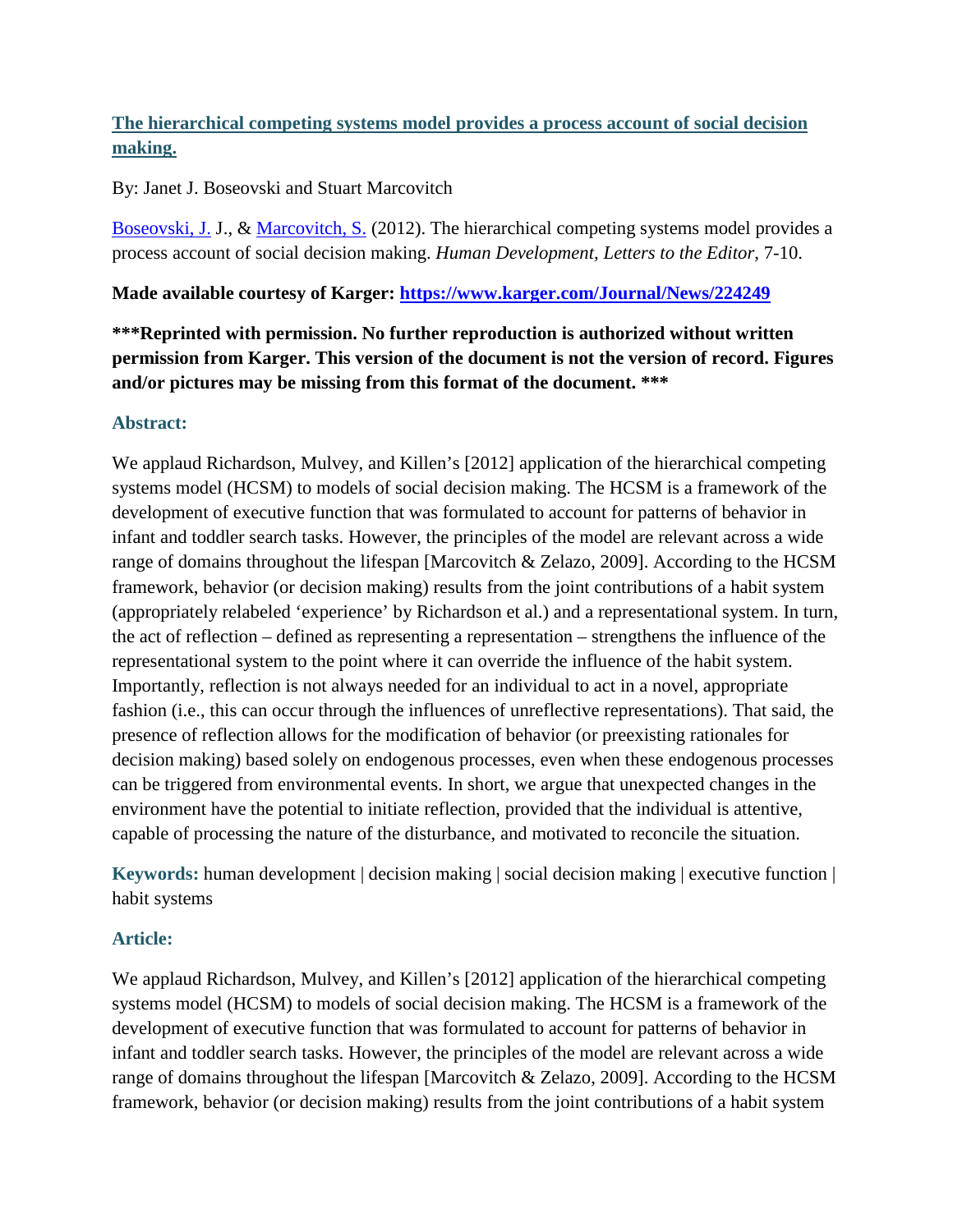(appropriately relabeled 'experience' by Richardson et al.) and a representational system. In turn, the act of reflection – defined as representing a representation – strengthens the influence of the representational system to the point where it can override the influence of the habit system. Importantly, reflection is not always needed for an individual to act in a novel, appropriate fashion (i.e., this can occur through the influences of unreflective representations). That said, the presence of reflection allows for the modification of behavior (or preexisting rationales for decision making) based solely on endogenous processes, even when these endogenous processes can be triggered from environmental events. In short, we argue that unexpected changes in the environment have the potential to initiate reflection, provided that the individual is attentive, capable of processing the nature of the disturbance, and motivated to reconcile the situation.

Richardson et al. [2012] applied the HCSM successfully to the social domain theory by illustrating convincingly that in contexts in which children are attentive and capable, reflection can be elicited from unexpected environmental cues in an effort to override prepotent modes of response. It is through this mechanism that moral judgment develops and more sophisticated lines of moral reasoning can replace immature ones that were established previously. This application is entirely consistent with the intended purpose of the HCSM framework, and the integration of the two theories has the potential to set the stage for refinement of social judgment theories that lack cognitive mechanisms that account for development and cognitive developmental theories that do not account for the social context of the individual.

One challenge in studying social judgments from a habit/experience perspective is to identify the default assumptions that children bring to bear on specific social judgments or decisions; in some cases, these assumptions are evident, but they can also be quite elusive and are likely to be context-dependent. Identifying the underlying assumptions, and documenting how these assumptions are likely to change both with age and experience, will enable us to understand what is prototypic. Indeed, it is the counter-examples to these prototypes that may determine conditions under which children are expected to invoke the representational system.

We have conducted research on the nature and emergence of young children's global personality judgments (e.g., How do young children decide that a person is 'nice' as opposed to 'mean'?). One of the major factors that guide such social decisions is behavioral frequency (i.e., number of trait-relevant behavioral exemplars). Research indicates that, at a very early age, children are sensitive to frequency information and use it to learn about the physical and social world. For example, frequency detection is considered to be a major mechanism implicated in infants' ability to predict future actions [Paulus et al., 2011]. It is also clear that preschoolers rely on frequency to make personality judgments. For example, children are more likely to generate a relevant trait attribution about a person after receiving several behavioral exemplars compared to only one behavioral exemplar [Boseovski & Lee, 2006, exp. 2]. On some accounts, the expectations that are formed based on this type of statistical evidence are used by 'default' and do not necessarily involve reflection [Paulus et al., 2011]. Thus, the use of frequency information can be described as habit-based. Of course, personality judgments are not based on frequency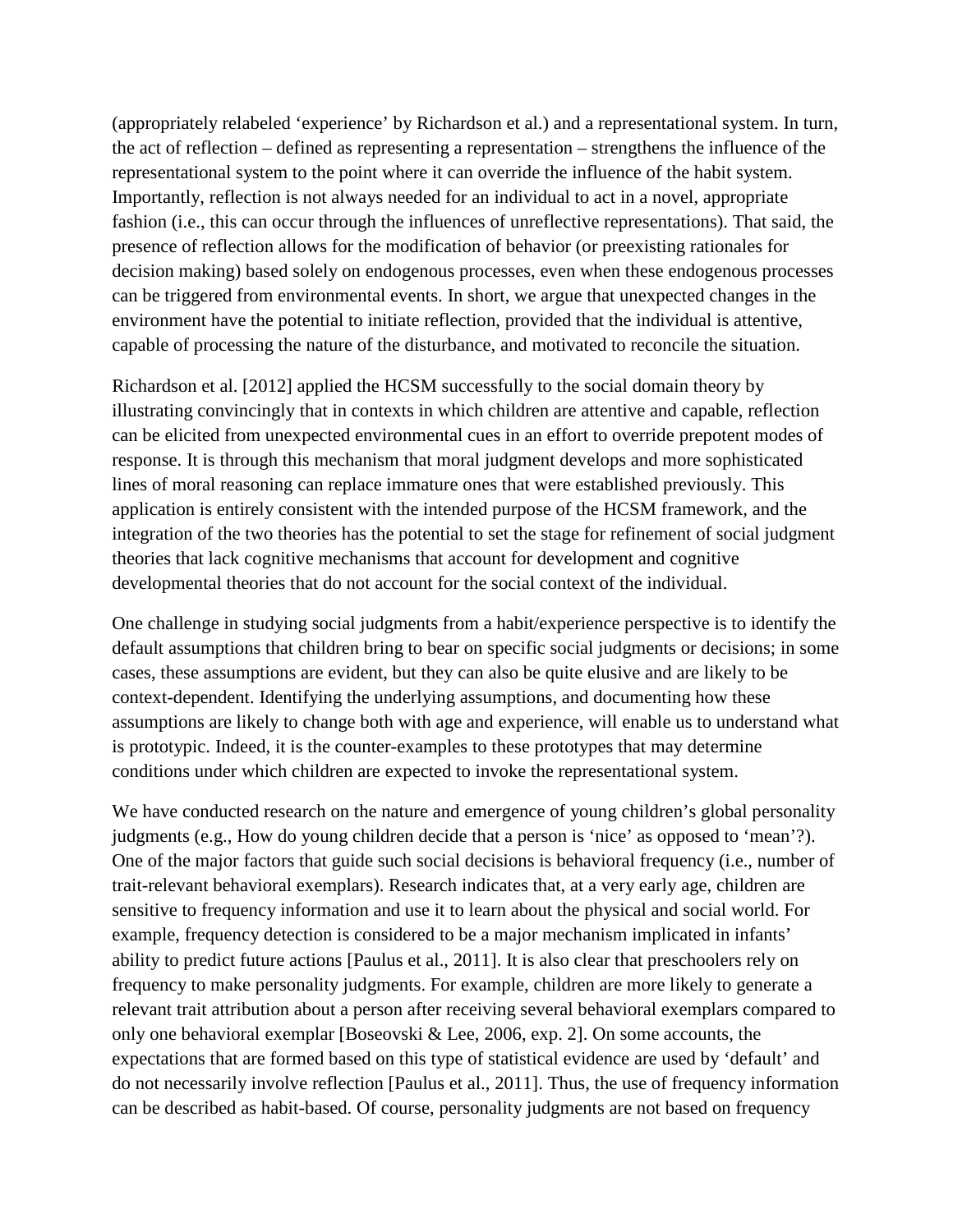information alone. Consistent with Richardson et al.'s [2012] discussion of moral judgments, intentionality information is also critical to personality judgments [Malle, 2004]. Although there is ample evidence to suggest strong intention understanding in infancy [e.g., Sommerville, Woodward, & Needham, 2005], one challenge for older children is to integrate intention information with behavioral frequency information when making personality judgments. This ability is nascent and requires reflection, particularly when the two cues are at odds (e.g., high frequency behavior that on its own implies a particular trait, but that is accidental rather than intentional).

An additional challenge for young children's personality reasoning concerns biased processing of information irrespective of cues such as frequency and intention. By middle childhood, children exhibit a default positivity bias wherein they give greater weight to positive than negative information when making personality judgments about others; this is thought to be socially mediated [Boseovski, 2010]. For example, children disregard negative information in their judgments about other people [Boseovski & Lee, 2008] and expect positive behavior when given neutral or negative intention information [Boseovski, Chiu, & Marcovitch, 2012; Grant & Mills, 2011].

Consistent with Richardson et al. [2012], we interpret this positivity bias to be an instance of an experience-based assumption that will guide the decision making of young children unless they are able to invoke the appropriate reflection to override these tendencies. For example, Boseovski and Lee [2006, exp. 2] found that children needed to observe 5 negative behavioral exemplars before they were likely to make a judgment of 'mean', whereas they only needed to witness one positive exemplar before attributing niceness to a character. Using the joint framework suggested by Richardson et al., we would argue that children expect characters to behave nicely to one another. The expectation is sufficiently strong in that it takes 5 violations of this expectation before children are forced to reflect upon the situation and modify their judgments accordingly.

Like the authors, we also take the view that the representational system is strengthened by maturation and individual differences in EF (e.g., working memory, inhibitory control). For example, children's personality reasoning degrades substantially in situations in which they have to monitor the behavior of a protagonist toward several different recipients rather than only one recipient over time [Boseovski & Lee, 2006, exp. 1]. Preliminary evidence from our laboratory also reveals that children's performance on measures of working memory and goal maintenance are related directly to the likelihood of overriding their default positive social judgments. In addition, in a paradigm in which young children were asked to choose between the negatively valenced testimony of an expert informant as compared to the positively valenced testimony of a novice informant concerning the characteristics of a novel animal, a significant positive correlation emerged between parent-reported inhibitory control and selection of the negative expert informant over the positive novice informant. Accordingly, we agree with the authors that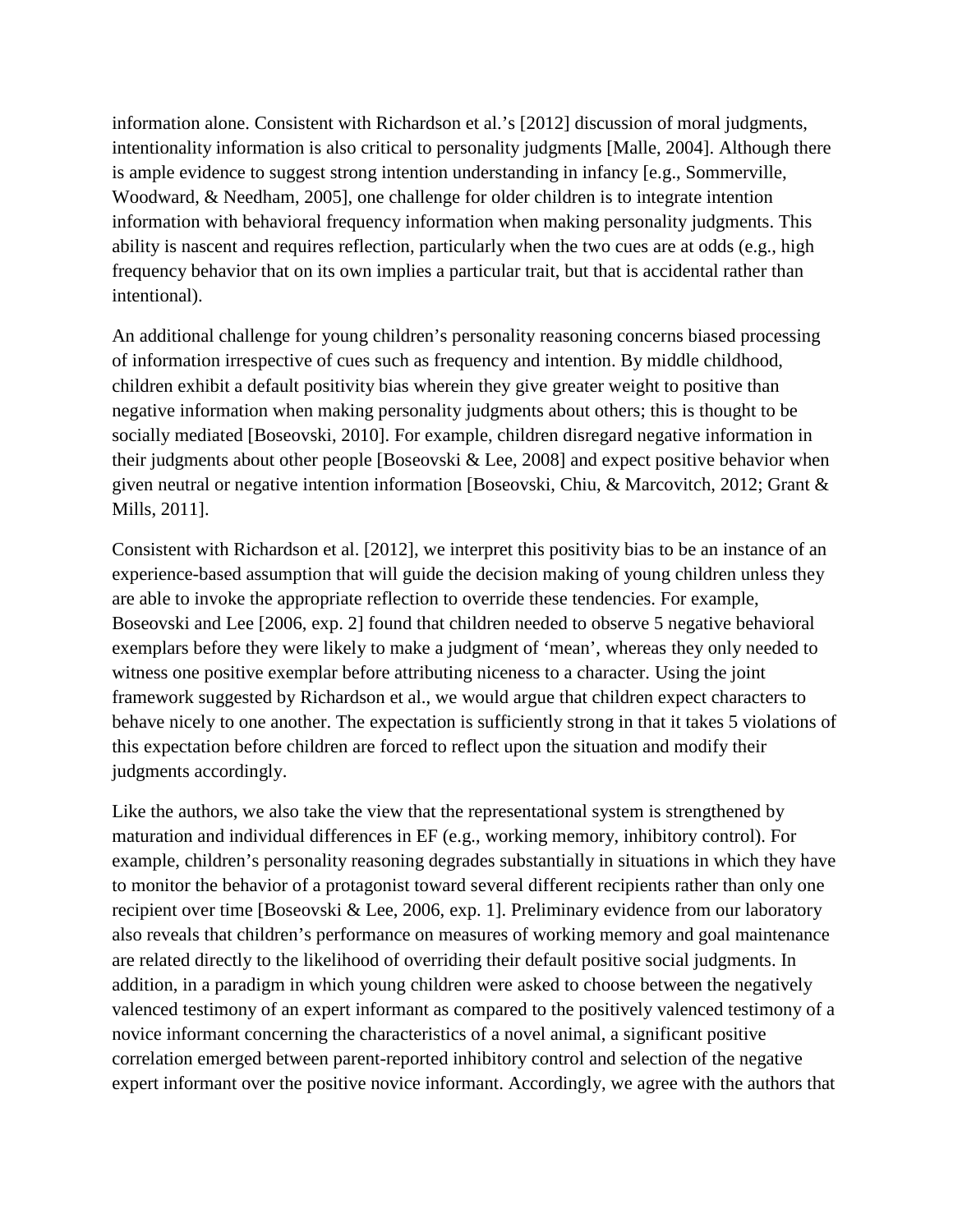executive functioning skills must be studied within the context of social judgments and decision making.

In sum, we regard the integrative perspective of Richardson et al. [2012] to be a critical step toward understanding children's social decision making. As research from our labs and others continues to accumulate, greater specifications of the proposed process model will enable us to uncover the complexities involved in the development of social and moral reasoning.

#### **Janet J. Boseovski**

### **Stuart Marcovitch**

University of North Carolina at Greensboro, N.C., USA

## **References**

Boseovski, J.J. (2010). Evidence for 'rose‐colored glasses': An examination of the positivity bias in young children's personality judgments. *Child Development Perspectives, 4,* 212–218.

Boseovski, J.J., Chiu, K., & Marcovitch, S. (2012). *Integration of behavioral frequency and intention information in young children's trait attributions.* Manuscript under review.

Boseovski, J.J., & Lee, K. (2006). Children's use of frequency information for trait categorization and behavioral prediction. *Developmental Psychology, 42,* 500–513.

Boseovski, J.J., & Lee, K. (2008). Seeing the world through rose-colored glasses? Neglect of consensus information in young children's personality judgments. *Social Development, 17,* 399– 416.

Grant, M.G., & Mills, C.M. (2011). Children's explanations of the intentions underlying others' behaviour. *British Journal of Developmental Psychology, 29,* 504–523.

Malle B.F. (2004). *How the mind explains behavior: Folk explanations, meaning, and social interaction.* Cambridge: MIT Press.

Marcovitch, S., & Zelazo, P.D. (2009). A hierarchical competing systems model of the emergence and early development of executive function. *Developmental Science, 12,* 1–18.

Paulus, M., Hunnius, S., van Wijngaarden, C., Vrins, S., van Rooij, I., & Bekkering, H. (2011). The role of frequency information and teleological reasoning in infants' and adults' action prediction. *Developmental Psychology, 47,* 976–983.

Richardson, C.B., Mulvey, K., & Killen, M. (2012). Extending social domain theory with a process-based account of moral judgments. *Human Development, 55,* 4–25.